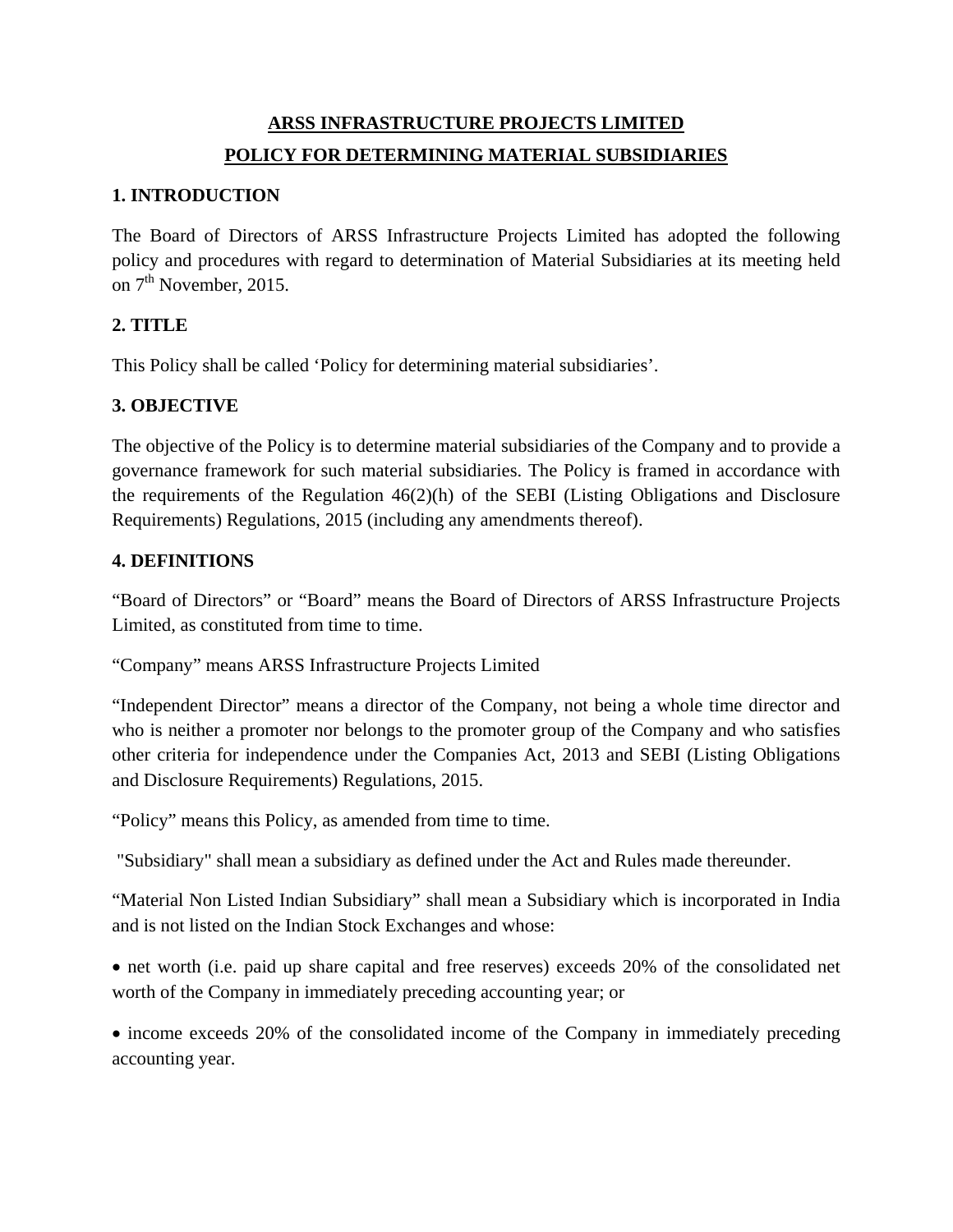"Significant Transaction or Arrangement" shall mean any individual transaction or arrangement that exceeds or is likely to exceed 10% of the total revenues or total expenses or total assets or total liabilities, as the case may be, of the material unlisted subsidiary for the immediately preceding accounting year.

Any other term not defined herein shall have the same meaning as defined in the Companies Act, 2013, the SEBI Listing Regulation, Securities Contracts (Regulation) Act, 1956 or any other applicable law or regulation.

# **5. POLICY**

a) A subsidiary shall be considered as Material if:

• the investment of the Company in the subsidiary exceeds twenty per cent of its consolidated net worth as per the audited balance sheet of the previous financial year; or

• the subsidiary has generated twenty per cent of the consolidated income of the Company during the previous financial year.

b) At least one Independent Director on the Board of the Company shall be a Director on the Board of the material non-listed Indian subsidiary company.

c) The Audit Committee of the Board of the Company shall review the financial statements on annual basis; in particular, the investments made by the unlisted subsidiary.

d) The Minutes of the Board Meeting of the Unlisted Subsidiary Companies shall be placed before the Board of the Company.

e) The statement of significant transactions and arrangements entered into by the unlisted subsidiary companies shall be placed before the Board.

# **6. REQUIREMENT REGARDING MATERIAL SUBSIDIARY**

The Company shall not, without passing a special resolution in its General Meeting:-

• dispose shares in the material subsidiary which would reduce its shareholding (either on its own or together with other subsidiaries) to less than 50% or

• dispose shares in the material subsidiary which would cease the exercise of control over the subsidiary or

• sell, dispose or lease the assets amounting to more than 20% of the assets of the material subsidiary on an aggregate basis during a financial year, unless in cases where the divestment/ sale/ disposal/ lease is made under a scheme of arrangement duly approved by a Court/Tribunal.

# **7. AMENDMENTS**